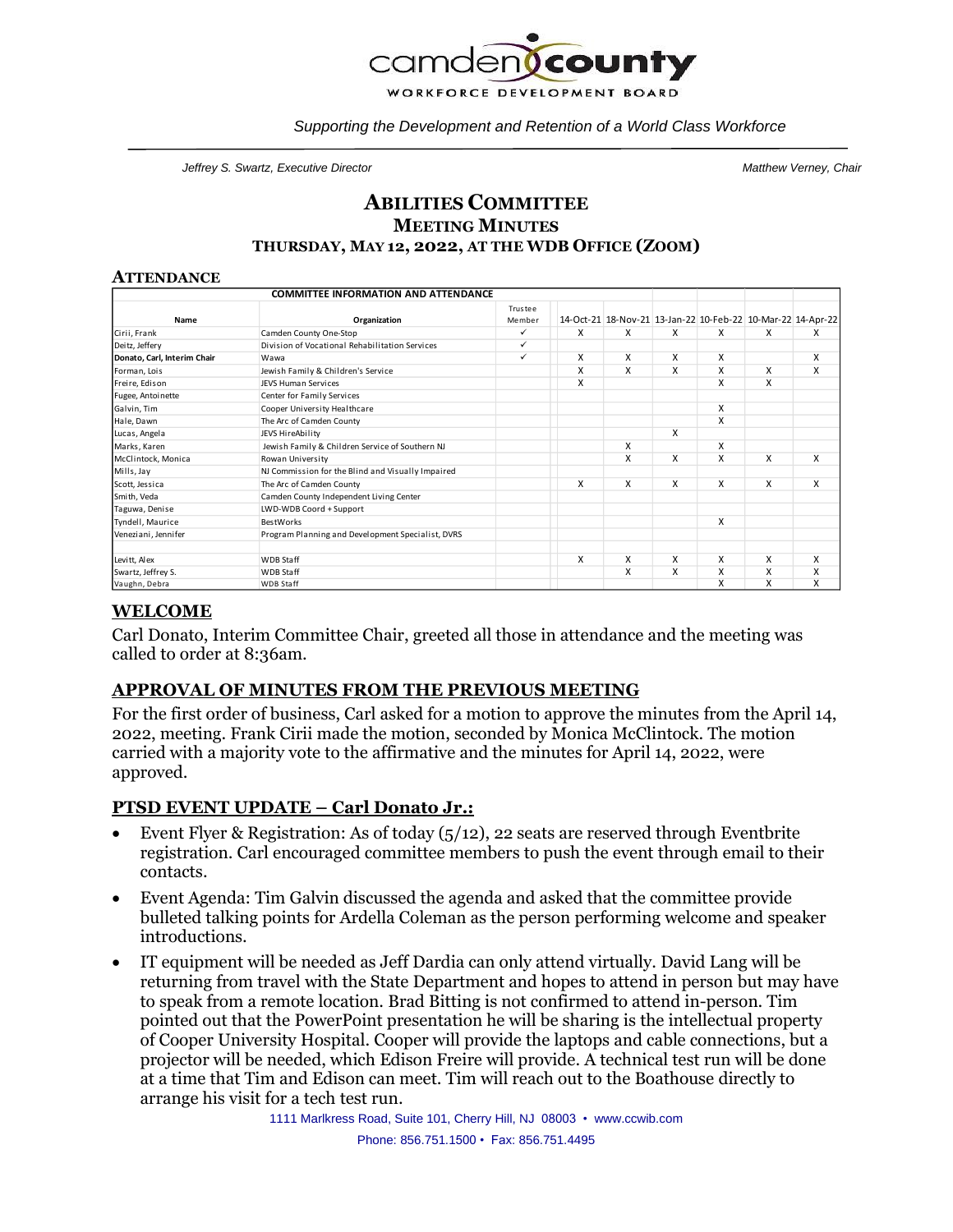- COVID Safety Protocol: Masks will be encouraged but not be required.
- Event Sharing on Social Media: It was decided that streaming the event or sharing the video will take place after the event to avoid cutting into the in-person attendance.

## **COMMITTEE MEMBER ORGANIZATION UPDATES**

## **Jessica Scott, Arc of Camden County**

• More programs will be opening leading to new hires. This upcoming school year, the Arc will participate in Project Search. They will be working in the hospitals systems with high school age students and special programs to assist them in gaining work-readiness skills, which hopefully will turn into employment. The Arc is seeking a Para-Professional, an Assistant Director for supporting employment and Employment Specialists.

## **Maurice Tyndell, BestWorks**

• BestWorks has immediate openings for sewing operators and expanding into the e-commerce field, for which they are seeking customer service representatives.

## **Frank Cirii, One-Stop Career Center**

• UI is now open, with appointments made by the DOL and averaging 65-70 clients in-person per day. There are resources available to assist people with unemployment issues. The One-Stop's services are available in-person or remotely via Zoom meetings with counselors. In-person activity seems to be increasing weekly.

## **Monica McClintock, Rowan University**

• In-person graduation on campus will take place this week. The Tri-State HRMA Conference took place last week, the previous CEOs from Kennedy and Virtua delivered keynote addresses and about 90 people attended the in-person event. Flyers for PTSD in the Workplace were distributed.

# **Alex Levitt – SYEP Update**

- The CCWDB is still accepting applications for the summer youth employment program for young people ages 16 to 24. Because of the slow response, the application deadline has been extended from May 13<sup>th</sup> to May 23<sup>rd</sup>. The stipend was increased from \$13.50 to \$15 per hour. In addition, worksite agreements are still being accepted.
- The Youth One-Stop video has been edited into file sizes that are ready for distribution and posting on social media.

# **Debra Vaughn – PTSD Event Update**

• Sponsorship funds are still uncollected from JEVS, Wawa and Truist Bank.

### **Carl Donato, Jr, Wawa**

- Wawa continues to expand. North Carolina store openings have been announced and in general, hiring has been slow but steady.
- PTSD in the Workplace will be discussed at the June 9<sup>th</sup> meeting. Carl Donato Jr. mentioned The Greater Philadelphia Veterans Network group's founder would join the June 9<sup>th</sup> Abilities Committee meeting.

### • **Future Outreach Event Ideas:**

Ideas for community outreach events were discussed and local events could be a vehicle for collaboration with other groups. Jessica Scott mentioned the Arc of Camden County will be hosting a Walk-a-thon over the coming weekend that anyone was welcome to participated in.